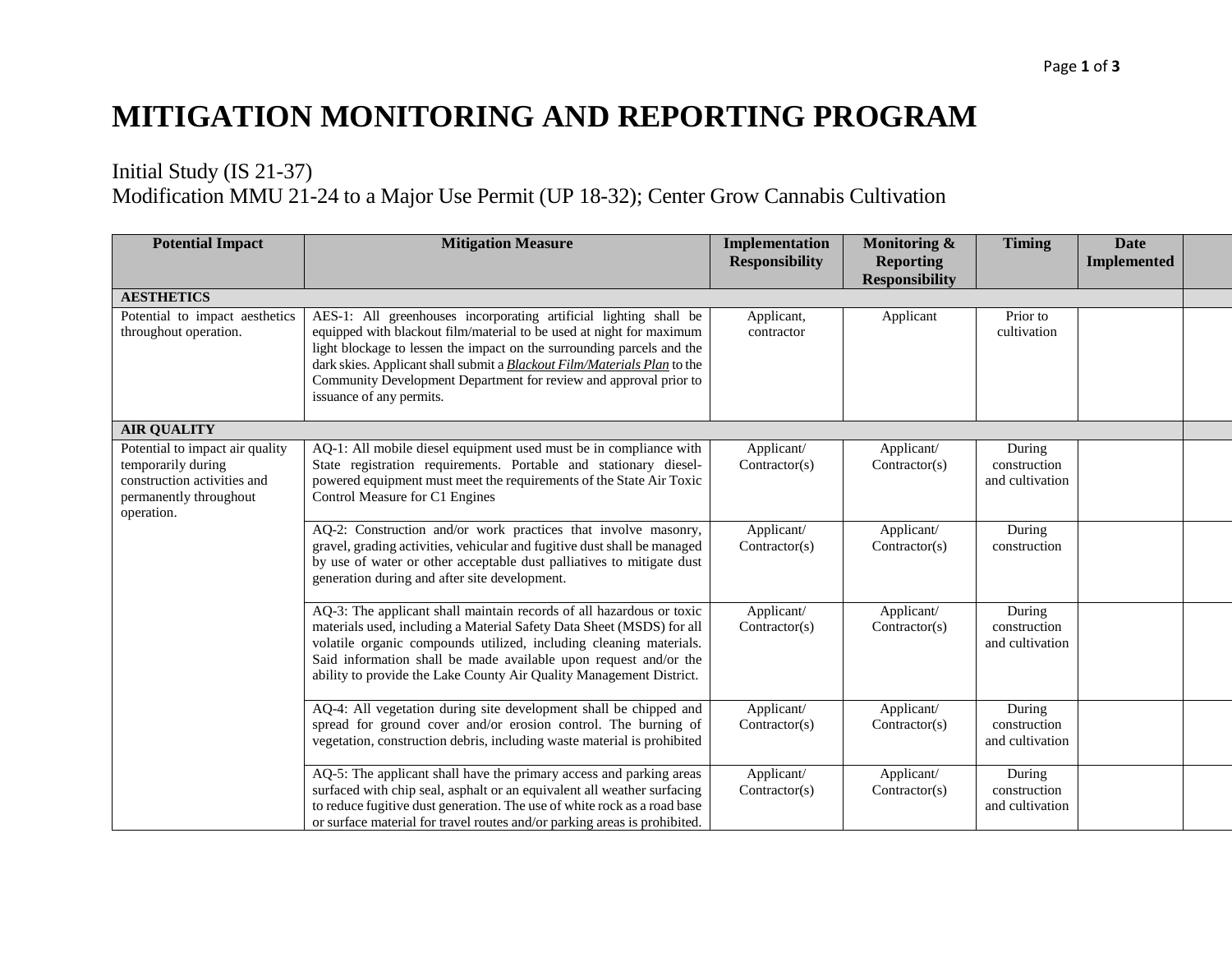|                                                                                                                                                                                                     | AQ-6: All areas subject infrequent use of driveways, over flow<br>parking, etc., shall be surfaced with gravel. Applicant shall regularly<br>use and/or maintain graveled area to reduce fugitive dust generations.<br>AQ-7: No more than a maximum speed limit of 15 mph will be<br>permitted.                                                                                                                                                                                                                                                                                                                             | Applicant/<br>Contractor(s)<br>Applicant/<br>Contractor(s) | Applicant/<br>Contractor(s)<br>Applicant | During<br>construction<br>and cultivation<br>During<br>construction<br>and cultivation |  |
|-----------------------------------------------------------------------------------------------------------------------------------------------------------------------------------------------------|-----------------------------------------------------------------------------------------------------------------------------------------------------------------------------------------------------------------------------------------------------------------------------------------------------------------------------------------------------------------------------------------------------------------------------------------------------------------------------------------------------------------------------------------------------------------------------------------------------------------------------|------------------------------------------------------------|------------------------------------------|----------------------------------------------------------------------------------------|--|
| <b>BIOLOGICAL RESOURCES</b>                                                                                                                                                                         |                                                                                                                                                                                                                                                                                                                                                                                                                                                                                                                                                                                                                             |                                                            |                                          |                                                                                        |  |
| The project has some potential<br>to impact species identified as a<br>candidate, sensitive, or special<br>status species.                                                                          | BIO-1: A qualified biologist will conduct a breeding bird survey no<br>more than 14 days prior to any project activities, including any ground<br>disturbance that occurs within the breeding season (February 1<br>through August 31). If active nests are found close enough to the study<br>to affect breeding success, the biologist will create an appropriate<br>exclusion zone around the nest based upon species requirements.                                                                                                                                                                                      | Applicant/<br>Contractor(s)                                | Applicant/<br>Contractor(s)              | Prior to and<br>during site<br>development<br>and<br>construction;<br>life of project  |  |
|                                                                                                                                                                                                     | BIO-2: Prior to construction all workers on the crew shall be trained<br>by a qualified biologist as to the sensitivity of the turtle potentially<br>occurring in the project area.                                                                                                                                                                                                                                                                                                                                                                                                                                         | Applicant                                                  | Applicant                                | Prior to and<br>during site<br>development<br>and<br>construction;<br>life of project  |  |
|                                                                                                                                                                                                     | BIO-3: Hazardous materials such as fuels, oils, solvents, etc., will be<br>stored in sealable containers in a designated location at least 200 feet<br>from all aquatic habitats. All fueling and staging of equipment will<br>occur at least 200 feet from any aquatic habitat. All equipment will be<br>maintained such that there will be no leaks of automotive fluids such<br>as gasoline, oils or solvents.                                                                                                                                                                                                           | Applicant/<br>Contractor(s)                                | Applicant                                | Prior to and<br>during site<br>development<br>and<br>construction;<br>life of project  |  |
| <b>CULTURAL / TRIBAL RESOURCES</b>                                                                                                                                                                  |                                                                                                                                                                                                                                                                                                                                                                                                                                                                                                                                                                                                                             |                                                            |                                          |                                                                                        |  |
| The project has some potential<br>to impact cultural / tribal<br>The following<br>resources.<br>mitigation measures are added<br>to limit the potential impacts on<br>cultural and tribal resources | CUL-1: Should any archaeological, paleontological, or cultural<br>materials be discovered during site development, all activity shall be<br>halted in the vicinity of the find(s), the culturally-affiliated Tribe shall<br>be notified, and a qualified archaeologist retained to evaluate the<br>find(s) and recommend mitigation procedures, if necessary, subject to<br>the approval of the Community Development Director. Should any<br>human remains be encountered, they shall be treated in accordance<br>with Public Resources Code Section 5097.98 and with California<br>Health and Safety Code section 7050.5. | Applicant/<br>Contractor(s)                                | Applicant/<br>Contractor(s)              | Prior to and<br>during site<br>development<br>and<br>construction;<br>life of project  |  |